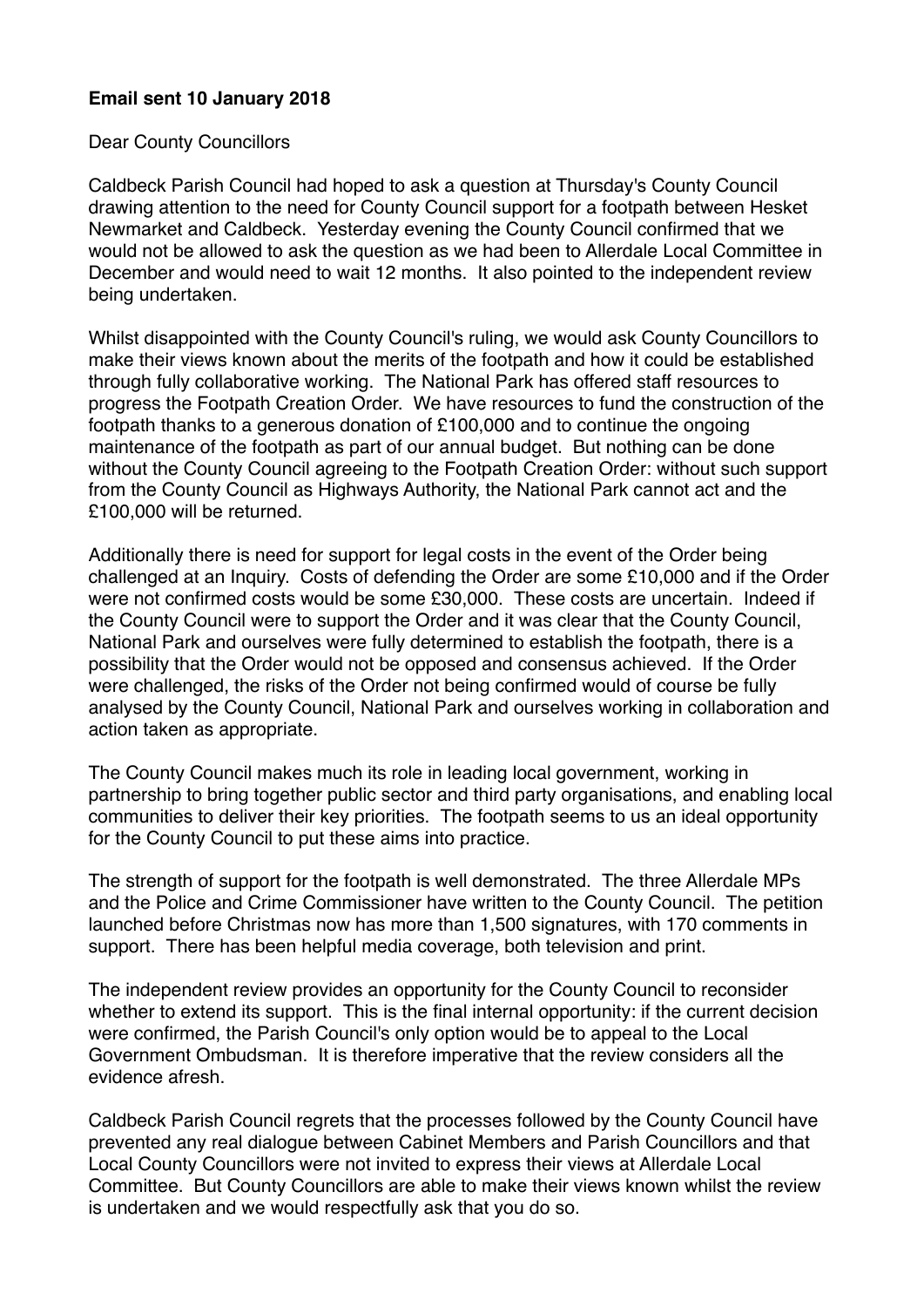Yours sincerely

Simon Smith Caldbeck Parish Council Clerk Sandale Barn, Sandale, Boltongate, Wigton CA71DE 016973 710084

## **Email sent 4 January 2018**

Dear Councillors

I would like to give you a brief update to my email dated 23 December. For completeness I have included the original email, letter and map.

There remains uncertainty about whether we will be allowed to ask our question at the County Council's meeting [on 11 January](x-apple-data-detectors://1). Iolanda Puzio, the County Council's monitoring officer, ruled the question out of order as we had asked a similar question at Allerdale Local Committee and that we need to wait 12 months to ask our question at County Council. She returns to work on Monday and only she can reconsider her decision.

As you will appreciate, Caldbeck Parish Council is strongly protesting this ruling and we consider the following points pertinent. When we asked the question at Allerdale Local Committee we made it very clear that we were asking Allerdale Local Committee for support prior to attending either Cabinet 21 December or County Council [11 January.](x-apple-data-detectors://4) We were happy to go to either and take the County Council's advice as regards the most appropriate forum. At one stage County Council officers thought Cabinet would be better placed but then decided Cabinet did not have the remit to review the officer decision so County Council would be better. At no stage did the County Council indicate a 12 month wait. We made clear that either Cabinet or County Council was the key forum for us to ask our question and that Allerdale Local Committee was an opportunity for us to draw Local County Councillors' attention to the issue: we would not have gone to Allerdale had there been any suggestion that this would mean having to wait 12 months.

In my letter I highlighted the disquiet Caldbeck Parish Council has regarding the County Council's handling of the footpath.

"It seems to us that the County Council is avoiding proper discussion of the project. Cabinet Members won't visit or reply to correspondence, at Allerdale Local Committee we were told they had been advised by Legal Services not to talk to us, and a cynic might suggest that County Council officers make use of the Constitution to avoid scrutiny. In responding to media interest, officers have at best been disingenuous in stating that Allerdale Local Committee endorsed the officer decision. The Parish Council Chairman presented the question, the local Member added his support, Members were not asked for their views and did not participate, and the Chairman read out a prepared statement. There was no debate and Members did not endorse the statement in any meaningful way."

We are further concerned that under the County Council's complaint procedures, if the investigation supports the officer decision, the next course of action would be for the Parish Council to go to the Local Government Ombudsman. So there is a possibility that County Councillors would not have had any opportunity to express their views during the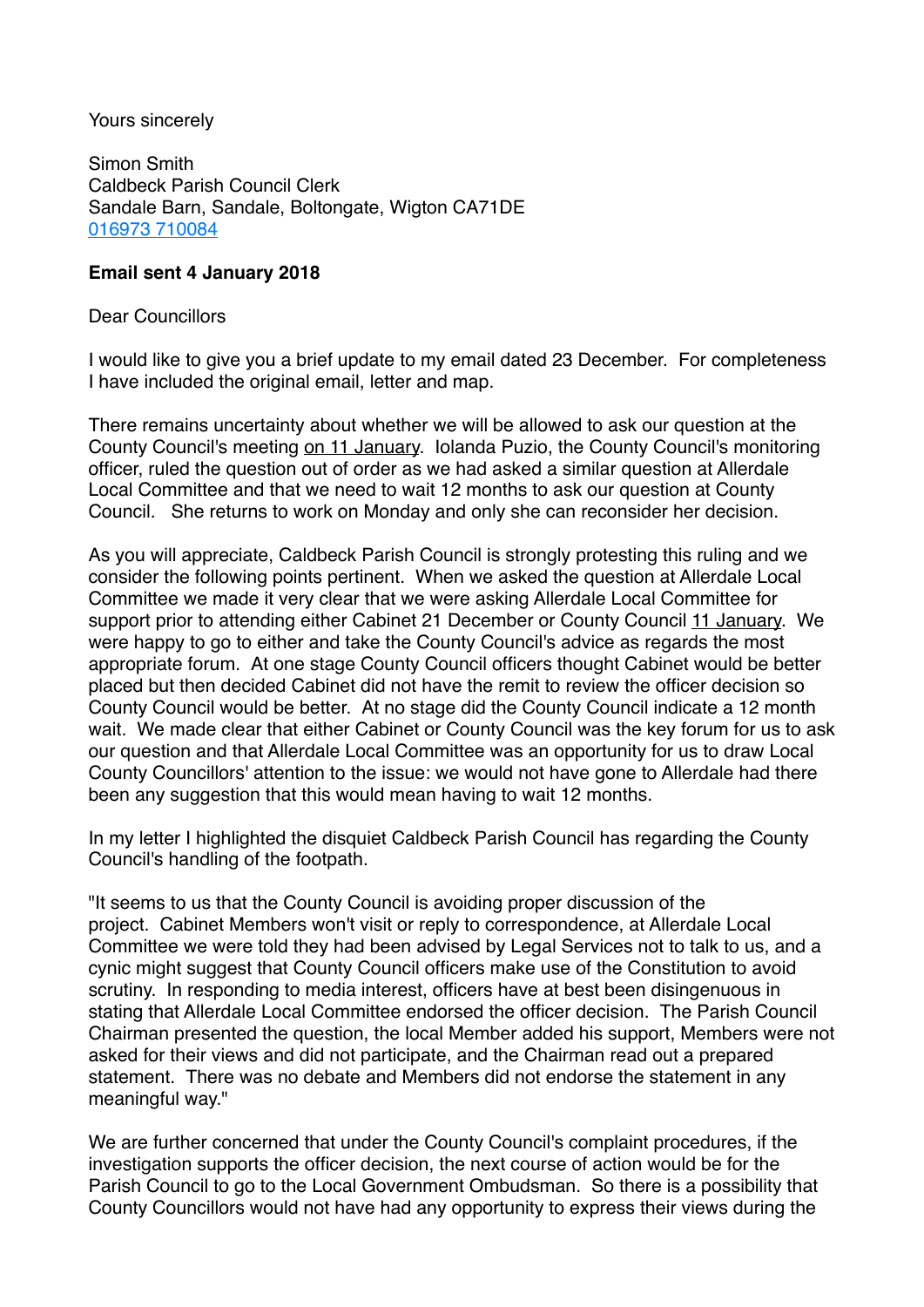whole of the County Council's internal consideration of the footpath. Hence our request for County Councillors to make their views known now.

Caldbeck Parish Council is encouraged that the petition has attracted 1,475+ signatures to date, with many comments highlighting the pressing need for the footpath, that the construction costs are being funded by a generous donation, and expressing a wish for the County Council to play its part in helping to establish the footpath.

Please do let me know if you have any questions or require any further information.

Many thanks

Simon Smith Caldbeck Parish Council Clerk Sandale Barn, Sandale, Boltongate, Wigton CA71DE 016973 71008

## **Email sent 23 December 2017**

Dear Councillors

Please see attached a letter and map setting out Caldbeck Parish Council's request for your support in establishing a safe, direct, mobility friendly footpath between Hesket Newmarket and Caldbeck.

The footpath is to be paid for by a generous gift, detailed plans have been drawn up, and 8 out of 10 landowners are content. Two landowners, originally in support, have given back word. A Footpath Creation Order is now required for the project to proceed. The Lake District National Park has offered staff resources to undertake the necessary work for a Footpath Creation Order but cannot take any action without the explicit support of the County Council as Highways Authority. In addition the National Park and ourselves are asking the County Council to underwrite legal costs of £10,000 in the event of a Footpath Creation Order being challenged. Should the Order not be confirmed, there may be legal costs of c£30,000. The risks of such an outcome would of course be analysed in detail before any Inquiry

Here is an excellent opportunity for the County Council, National Park and Caldbeck Parish Council to work together to establish the footpath and provide a lasting community asset for generations to come, largely paid for by a gift. Such collaborative working would seem to fit well with the County Council's aspirations as Cumbria local government leader and community enabler.

The Parish Council has set up an on line petition. Launched [on Monday afternoon,](x-apple-data-detectors://10) there are now more than 1,000 signatures.

[https://www.change.org/p/cumbria-county-council-establish-a-direct-safe-footpath](https://www.change.org/p/cumbria-county-council-establish-a-direct-safe-footpath-between-hesket-newmarket-and-caldbeck-cumbria)[between-hesket-newmarket-and-caldbeck-cumbria](https://www.change.org/p/cumbria-county-council-establish-a-direct-safe-footpath-between-hesket-newmarket-and-caldbeck-cumbria)